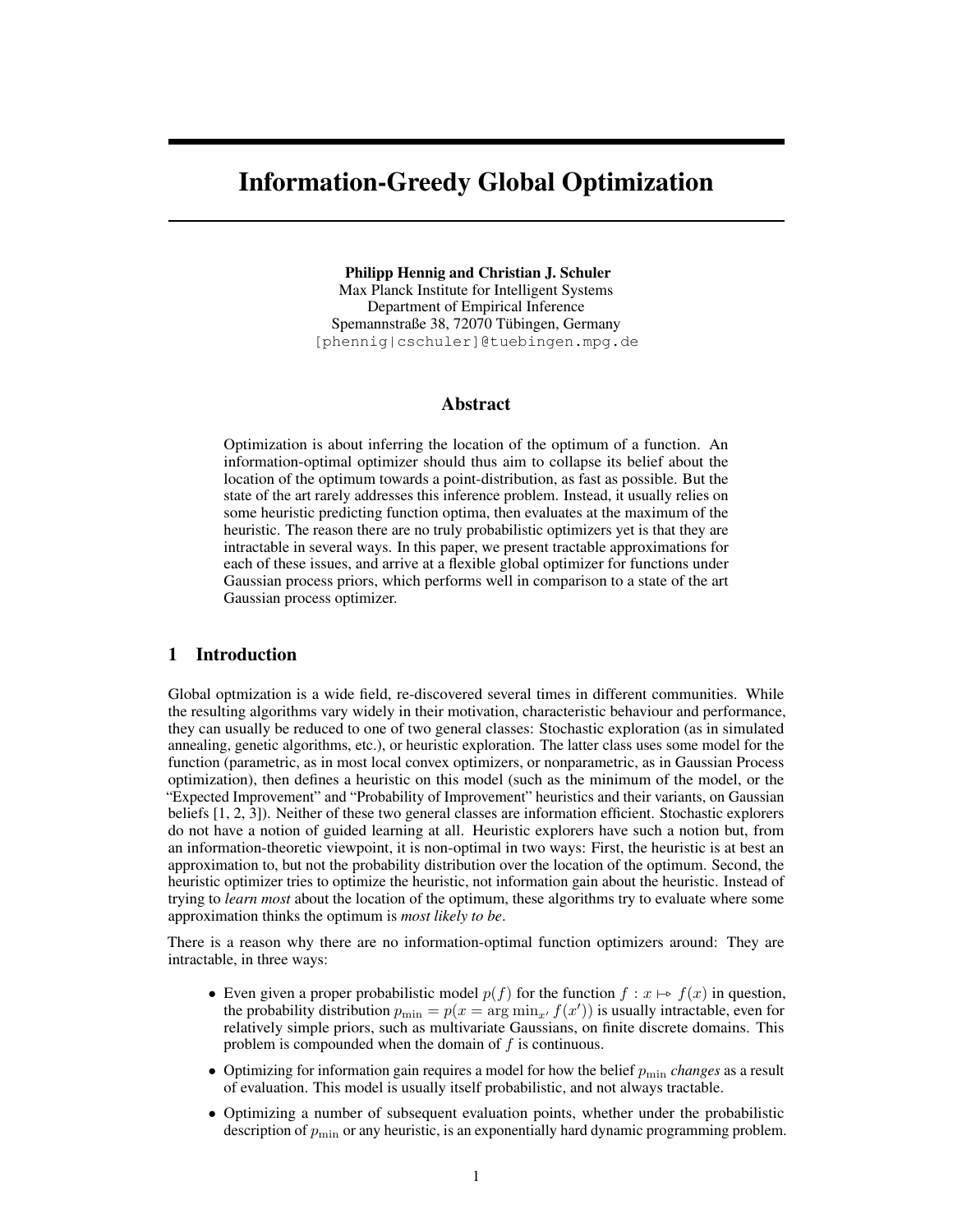In an effort to find approximate answers to these challenges, we propose the following approach:

- Following other authors [e.g. 1, 2, 3], we adopt a Gaussian process prior for f. We then construct an approximation on  $p_{\min}$ , by representing the belief with finitely many samples and constructing a belief over the minimum using Expectation Propagation (EP) [4]. The samples for this discretisation should be chosen efficiently, but the most efficient sampling distribution is intractable, so we use a heuristic.
- We use analytic properties of the Gaussian process belief and the EP approximation to construct a first-order probabilistic prediction for the change of  $p_{\min}$  as a function of the next evaluation location.
- Finally, we choose the next evaluation point by maximizing the expected change of an information measure on the continuous but bounded domain of  $f$ : relative entropy between the uniform distribution and  $p_{\min}$ . This is a greedy approach, so it essentially ignores the third point above, but there is evidence that greedy approaches work well in such settings.

We also present empirical results suggesting that this approach considerably improves on the closest competitor – Expected improvement search [1], which is among the best global optimizers [2].

For simplicity, we will assume that the function  $f$  to be optimized is defined on a bounded region of a Hilbert space, and known up to a specific Gaussian process prior induced by a positive-definite kernel k. A general purpose implementation should arguably have a more general prior than this, but our derivations can be extended straightforwardly to priors defined as mixtures of Gaussian processes as gained from sampling the hyper-parameters of the Gaussian process model (see [3]).

## 2 Methods

#### 2.1 Approximating the Belief over the Location of the Optimum

Assume for the moment that the optimization problem is discrete: There is a finite number of locations  $\{x_i\}_{i=1,\ldots,I}$ , we are given a multivariate Gaussian prior  $\mathcal{N}(f(x); \mu, \Sigma)$  over the values of the function f on the domain, and asked to infer the belief over the identity of the minimum  $p_{\min}$ . In other words, what is the probability that  $f(x_i) < f(x_j) \forall j \neq i$ ?

$$
p_{\min}(x_i) = \int \mathcal{N}(\boldsymbol{f}(\boldsymbol{x}); \boldsymbol{\mu}, \boldsymbol{\Sigma}) \prod_{j \neq i}^{I} \theta[f(x_j) - f(x_i)] \, \mathrm{d}\boldsymbol{f} \tag{1}
$$

where  $\theta$  is Heaviside's step function. This is an integral of a multivariate normal distribution, over a piecewise linear, half-open, convex integration region. Such integrals are known to be intractable, but can be approximated well with Expectation Propagation [4], with cost  $\mathcal{O}(I^4)$ .

However, in our setting the belief over  $f$  is an infinite-dimensional Gaussian process. Assuming the kernel is continuous, the true function is continuous, and  $p_{\min}$  can be approximated arbitrarily well with a finite number of discrete representer points  $\{x_n\}_{n=1,\dots,N}$ . But, given that EP is costly, how should we choose the representer points such that the discrete representation comes as close to the true distribution as possible? A naïve approach would be to put  $x_n$  on a regular grid. This is intractable in high-dimensional domains, and also not efficient. The optimal choice of representer points is given by the natural metric of – the measure defined by –  $p_{\text{min}}$ . Unfortunately, this being the distribution we are trying to construct from those representers, it is not available at this point in the algorithm. So we choose to sample  $\{x_n\}$  from some heuristic that should be close to  $p_{\min}$ . Here the literature comes to our help: The expected improvement heuristic [1]  $\iota(x; \mu, \Sigma; \eta)$ , which is a measure relative to a current best guess function value  $\eta$ , is given by ( $\Phi$ ,  $\phi$  are standard Gaussian cdf and pdf, respectively)

$$
\iota(x) = Z^{-1}\left\{ \left[ \eta - \mu(x) \right] \Phi\left(\frac{\eta - \mu(x)}{\sqrt{\Sigma(x, x)}}\right) + \sqrt{\Sigma(x, x)} \phi\left(\frac{\eta - \mu(x)}{\sqrt{\Sigma(x, x)}}\right) \right\}.
$$
 (2)

It is computationally cheap and known to contain much information about  $p_{\min}$  [2]. The normalization constant Z is intractable, but irrelevant for our problem. So we approximate  $p_{\min}(x)$  on the domain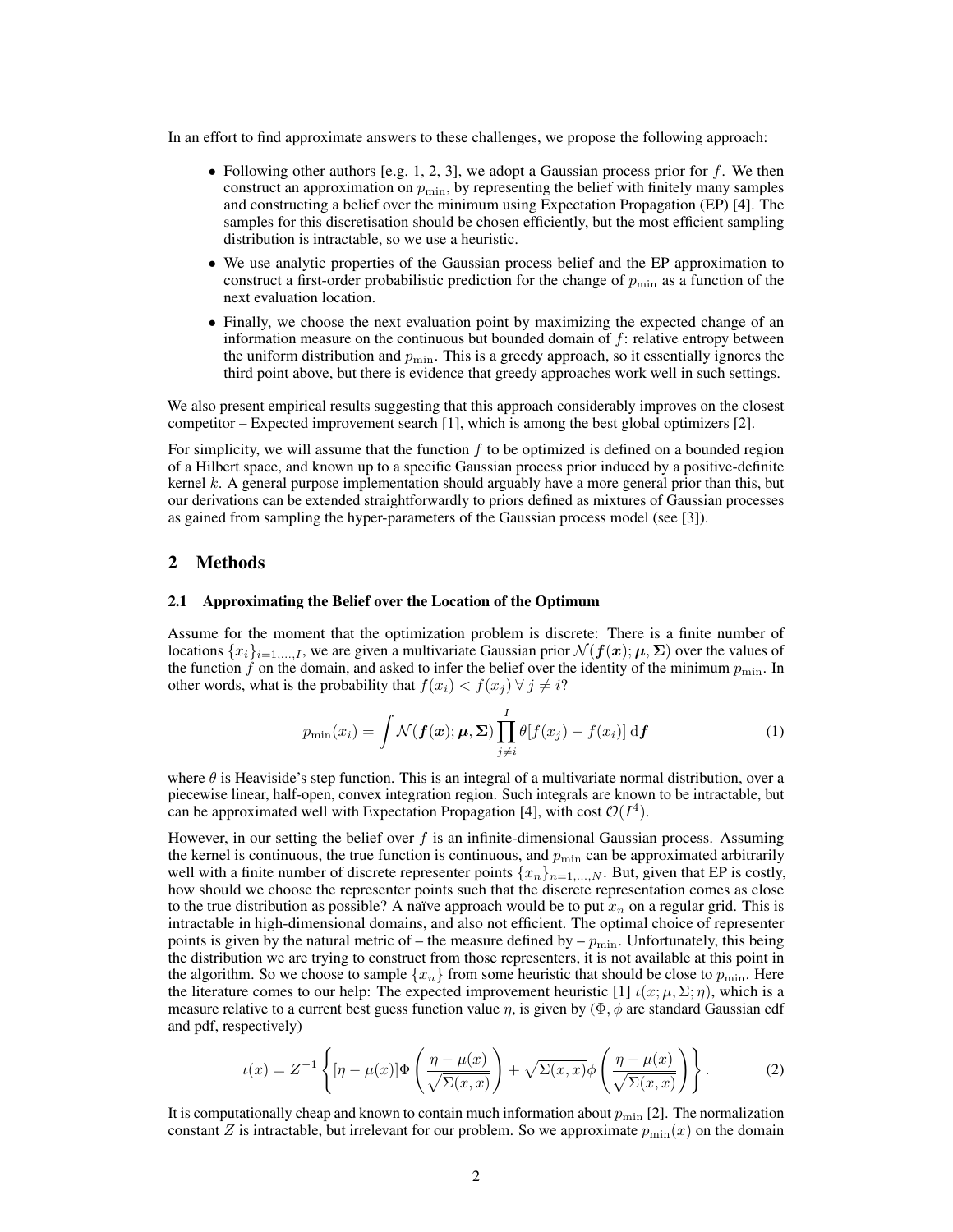of f by a staircase function defined using a set of samples  $\{x_i\} \sim \iota$  and the discrete  $p_{\min}(x_i)$ constructed by EP on them:

$$
p_{\min}(x) \approx p_{\min}(x_c)\iota(x_c)N \qquad \text{where } x_c = \arg \min_{x_i} \{ ||x_i - x|| \}_i \tag{3}
$$

#### 2.2 Information Measure on Continuous Domains

It is well known that the concept of entropy does not generalise trivially from probability distributions to probability densities. In continuous domains, consistent measures of uncertainty and information are provided by *relative entropies* [e.g. 5] with respect to a base measure. We choose the uniform measure  $p_0(x_{\min}) = |I|^{-1}$  on the bounded search domain I as this measure, providing an uninformative prior belief on the location of the minimum (Other measures are possible, but complicate EP inference somewhat). In other words, the algorithm tries to maximize KL-divergence between its belief and uniform uncertainty. With this, the uncertainty over  $p_{\min}(x)$  is approximated by our samples as (note that the step size in the staircase function is  $\delta x_i \approx (\iota N)^{-1}$ )

$$
H[p_{\min}(x)] = -\int p_{\min}(x) \log[p_{\min}(x)|I|] dx \approx -\sum_{i} p_{\min}(x_i) \log[p_{\min}(x_i)\iota(x)|I|N] \tag{4}
$$

This formulation offers a consistent extension of the concept of uncertainty (as measured by Shannon Entropy) from discrete to continuous domains.

#### 2.3 Predicting Information Gain

One of the many convenient aspects of Gaussian process uncertainty is that the predicted *change* of the belief after evaluation at location  $x_e$  is itself a sample from a Gaussian process, with a covariance function given by an *innovation function*  $L(x^*; x_e)$  (details can be found in [6, in press]). The change to mean and covariance functions are

$$
\delta \mu(x^*)|_{x_e} = L(x^*, x_e)\omega \quad \text{where } \omega \sim \mathcal{N}(0, 1) \text{ and } \delta \Sigma(x^*, x_*)|_{x_e} = -L(x^*; x_e)L(x_*; x_e) \quad (5)
$$

The EP approximation to  $p_{\min}$  also provides analytic derivatives with respect to  $\mu$  and  $\Sigma$  [7]. So we can construct a first-order prediction of the change of relative entropy as (using Itō's lemma, and the sum convention)

$$
\mathsf{E}[\delta \mathsf{H}]|_{x_e} \approx \int \mathsf{H} \bigg[ p_{\min,0} + \frac{\partial p_{\min}}{\partial \Sigma_i} \delta \Sigma_{x_e}^i + \frac{1}{2} \frac{\partial^2 p_{\min,0}}{\partial \mu_i \partial \mu_j} \delta \mu_{x_e}^i \delta \mu_{x_e}^j + \frac{\partial p_{\min,0}}{\partial \mu_i} \delta \mu_{x_e}^i \cdot \omega \bigg] \phi(\omega) \, \mathrm{d}\omega. \tag{6}
$$

The expectation over the Gaussian uncertainty can most simply be taken by Monte Carlo integration using a small number of samples. The resulting function is differentiable if the kernel is differentiable, and can thus be efficiently optimized locally. So our algorithm boils down to choosing the next evaluation point as the one locally minimizing  $E[\delta H]|_{x_e}$ . Note that our choice of logarithmic loss function (relative entropy) for this decision problem has no bearing on computational complexity – should one prefer a different loss, it is trivial to use it instead.

## 3 Experiments

Figure 1 provides intuition for the new paradigm on a simple example of a 1-dimensional function, given 3 observations and a rational quadratic kernel. See caption for details, note the structural difference between the *local* expected improvement heuristic and the *global* view afforded by  $p_{\min}$ and the information theoretic description. Figure 2 compares the performance of the new algorithm, *Entropy Search* to the expected improvement heuristic for global search [1, 2], on two standard test functions (Branin's and Goldstein's & Price's functions).

### 4 Conclusion

We have outlined information-theoretic desiderata for global optimization, pointed out that they are analytically challenging, then suggested a number of approximations to address each challenge. The result is an information-greedy global optimization algorithm for functions defined on Hilbert spaces, and known up to Gaussian process priors. Empirical evidence suggests this treatment leads to considerable performance increase over one of the best known competitors.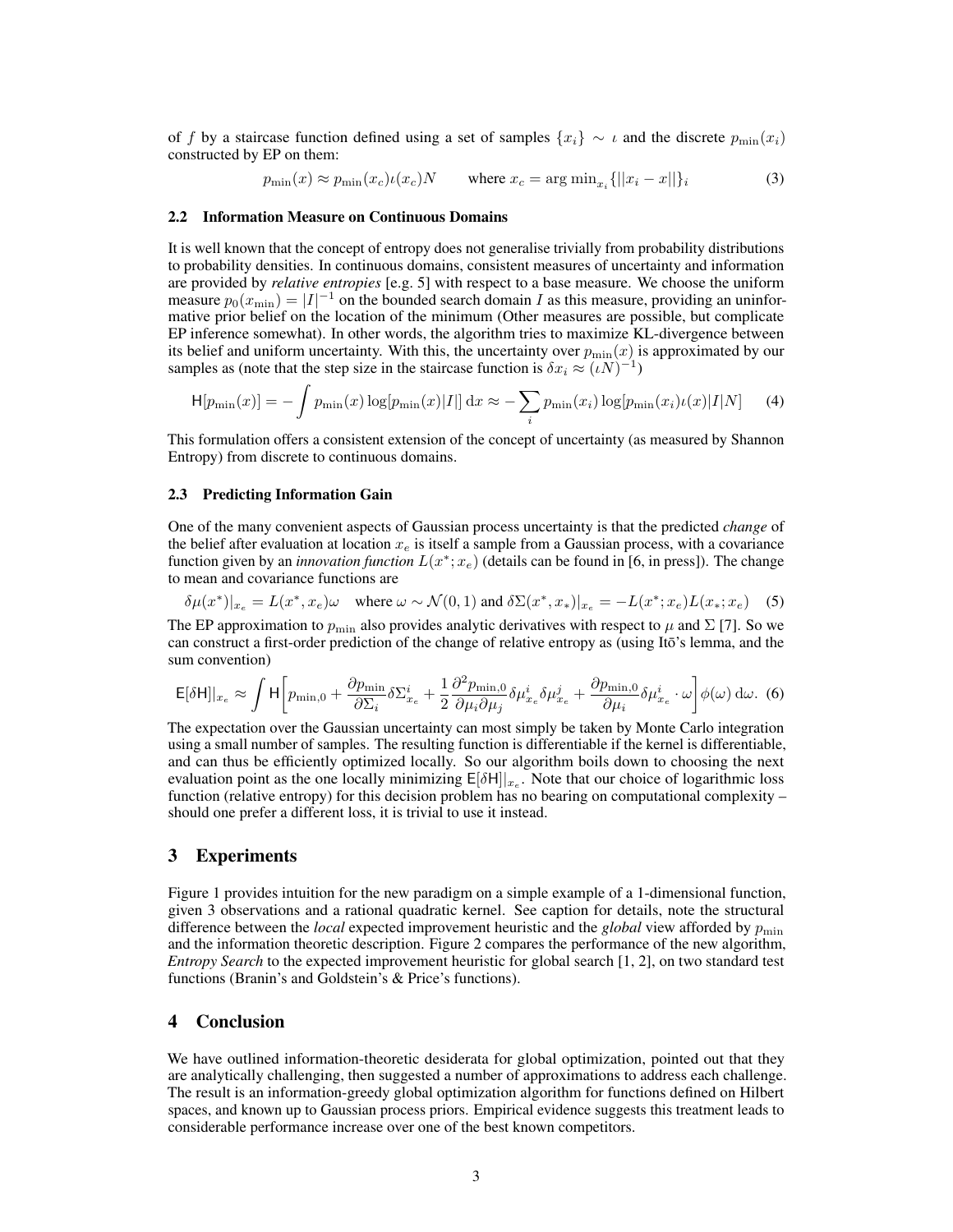

Figure 1: Overview of problem and algorithm. Top: 3 observed datapoints, GP belief with samples, mean, marginal variance. Middle: Expected Improvement heuristic in green, next evaluation point at vertical mark. Predicted change of Entropy, from a regular grid of 100 points (blue) or 30 samples as described in the text (red), with next evaluation points marked. Note that the information-greedy algorithm takes nonlocal structure into account, like the extend of the uncertain region around the evaluation point, while the EI heuristic does not. Bottom: Belief over location of minimum, from MC samples (solid), from EP on regular grid (dashed, mostly overlapping solid line), and 30 samples. Note the nontrivial edge-effects, not taken into account by the EI heuristic.



Figure 2: Performance on two test environments (value of function at optimizer's best guess, minus true minimum). Ten individual experiments as thin lines, means as thick lines. E-I: Expected Improvement. H-S: Entropy search (this work). Left: Branin's function. The H-searcher is between 1.5 and 2 times faster. Right: Goldstein-Price function. The EI heuristic does not typically discover the minimum within the 50 alloted evaluations, while the H-Searcher usually does.

## References

[1] D.R. Jones, M. Schonlau, and W.J. Welch. Efficient global optimization of expensive black-box functions. *Journal of Global optimization*, 13(4):455–492, 1998.